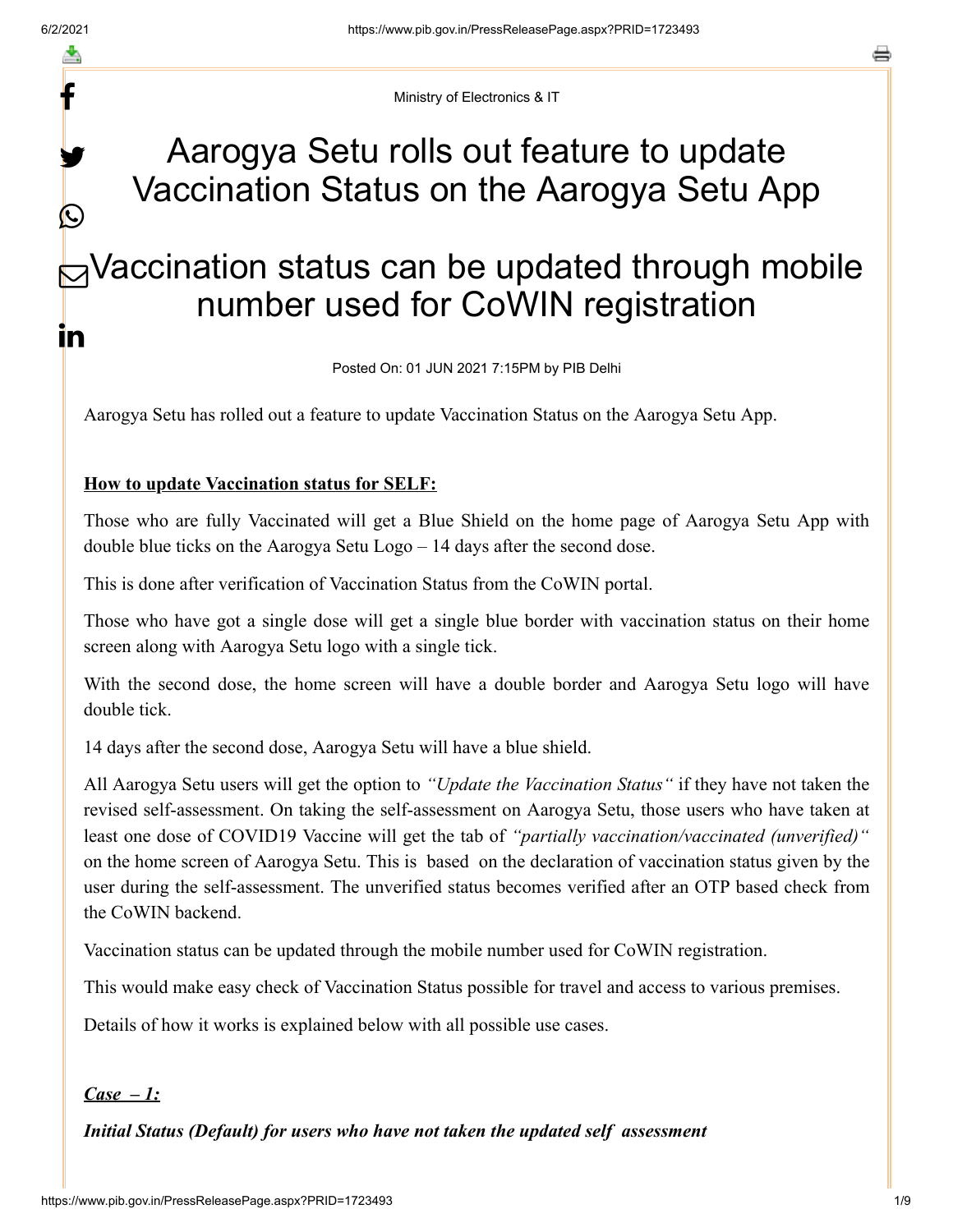6/2/2021 https://www.pib.gov.in/PressReleasePage.aspx?PRID=1723493



# *Case- 2*

#### *For the users who have taken the updated Self-Assessment*

a. As per self-assessment, if user has taken the first dose, then Single Blue border will appear and status will be *"Partially Vaccinated (Unverified).* In this case, Aarogya Setu Icon will be of Grey Shade.



b. As per self-assessment, if user has taken the second dose also, then Double Blue border will appear and status will be *"Vaccinated (unverified)".* In this case also, Aarogya Setu Icon will be of Grey Shade.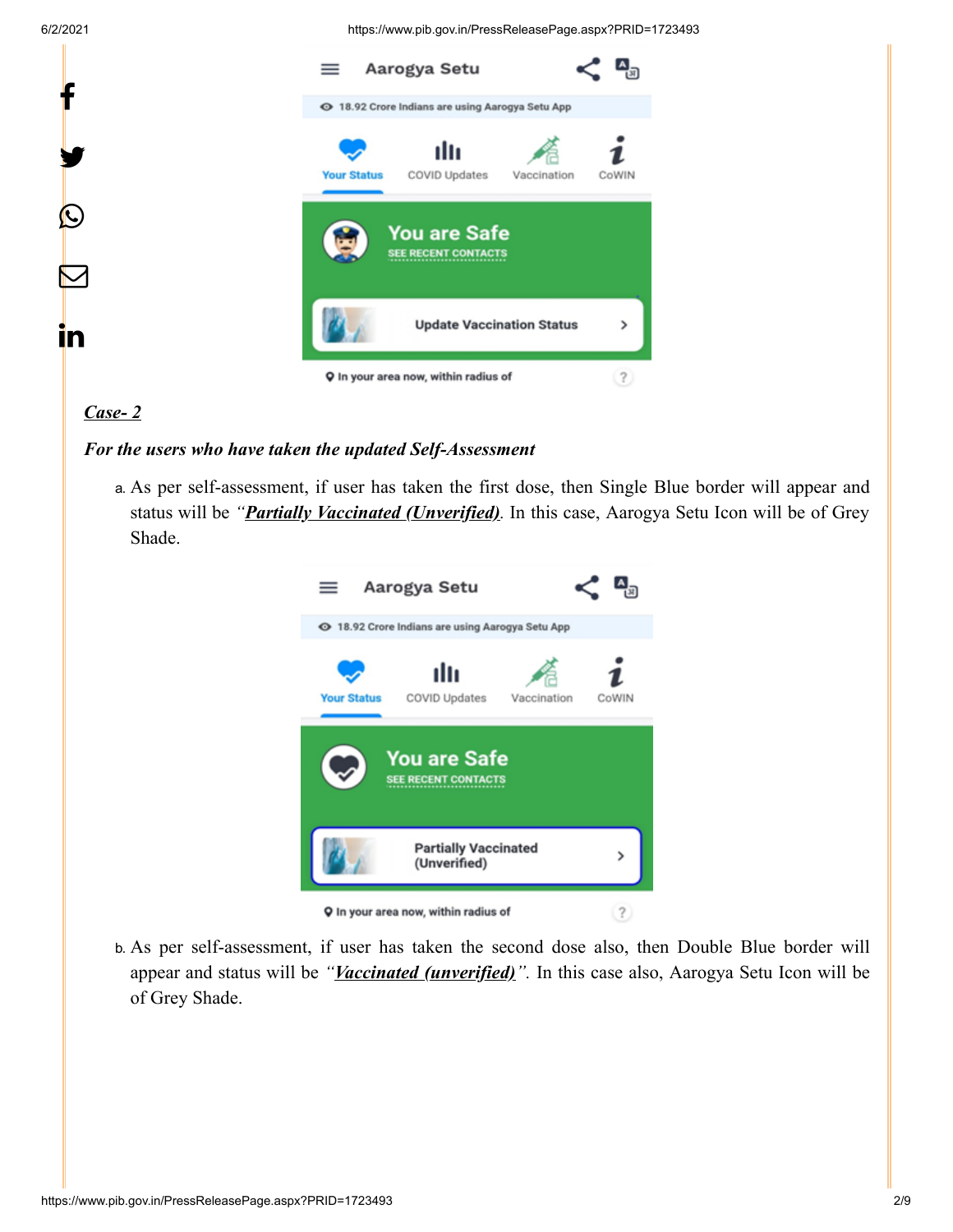6/2/2021 https://www.pib.gov.in/PressReleasePage.aspx?PRID=1723493



# *Case -3*

If user has taken first dose, then after verification, "*(Unverified)*" text will be removed and the Grey Shade Icon will show the Aarogya Setu Colors.



#### **If user has taken one dose**

On clicking " **> "** button, user will get the Vaccination details as below :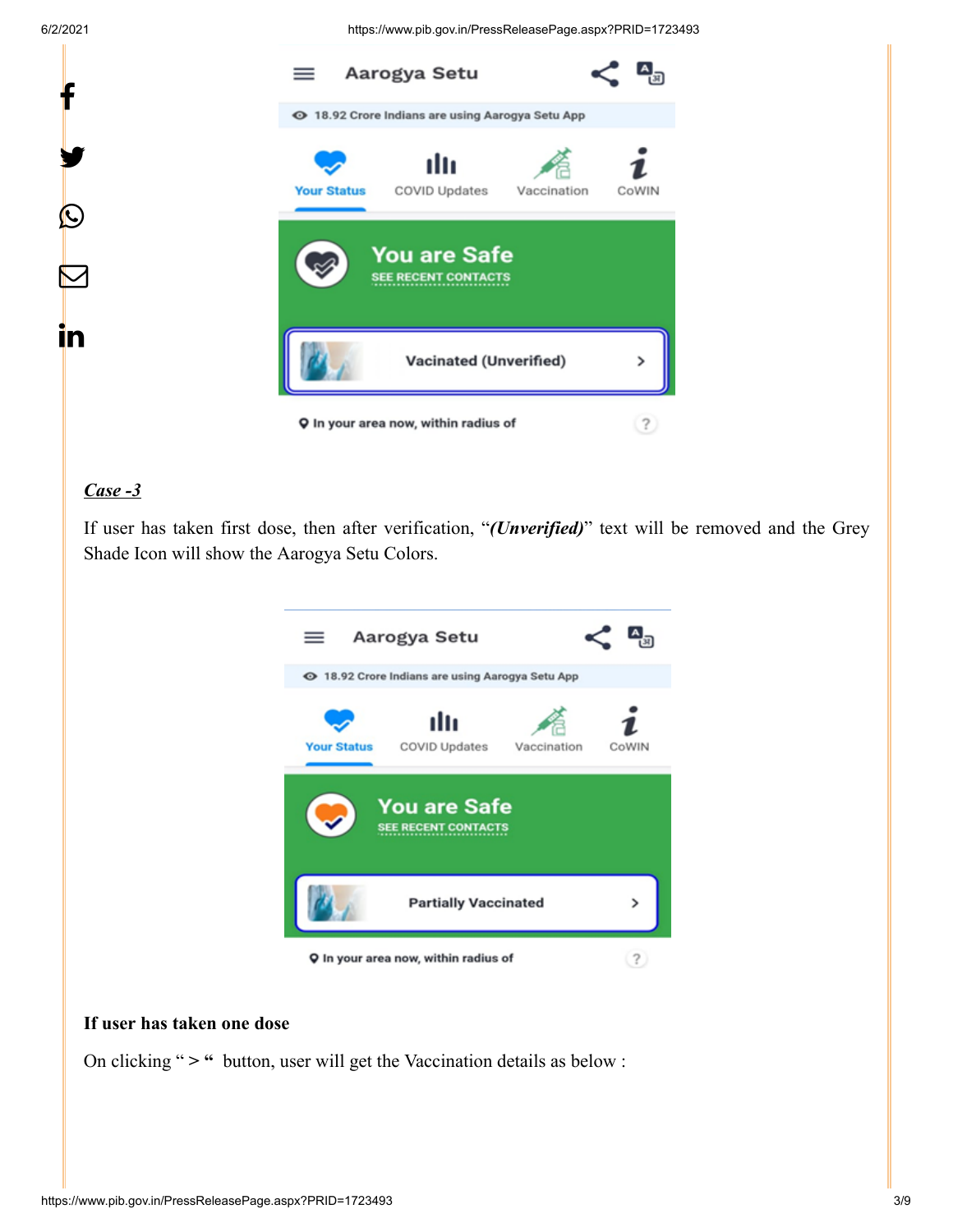y.

P

 $\overline{\nabla}$ 

in

6/2/2021 https://www.pib.gov.in/PressReleasePage.aspx?PRID=1723493



## *Case 4*

When, user becomes eligible for Dose 2 (4 weeks for COVAXIN and 12 weeks for COVISHIELD), the Vaccination Details screen will show the following:



#### *Case -5*

If user has already taken second dose at the time of verification OR When user takes his second dose and updates the same in Aarogya Setu, screen will appear as below: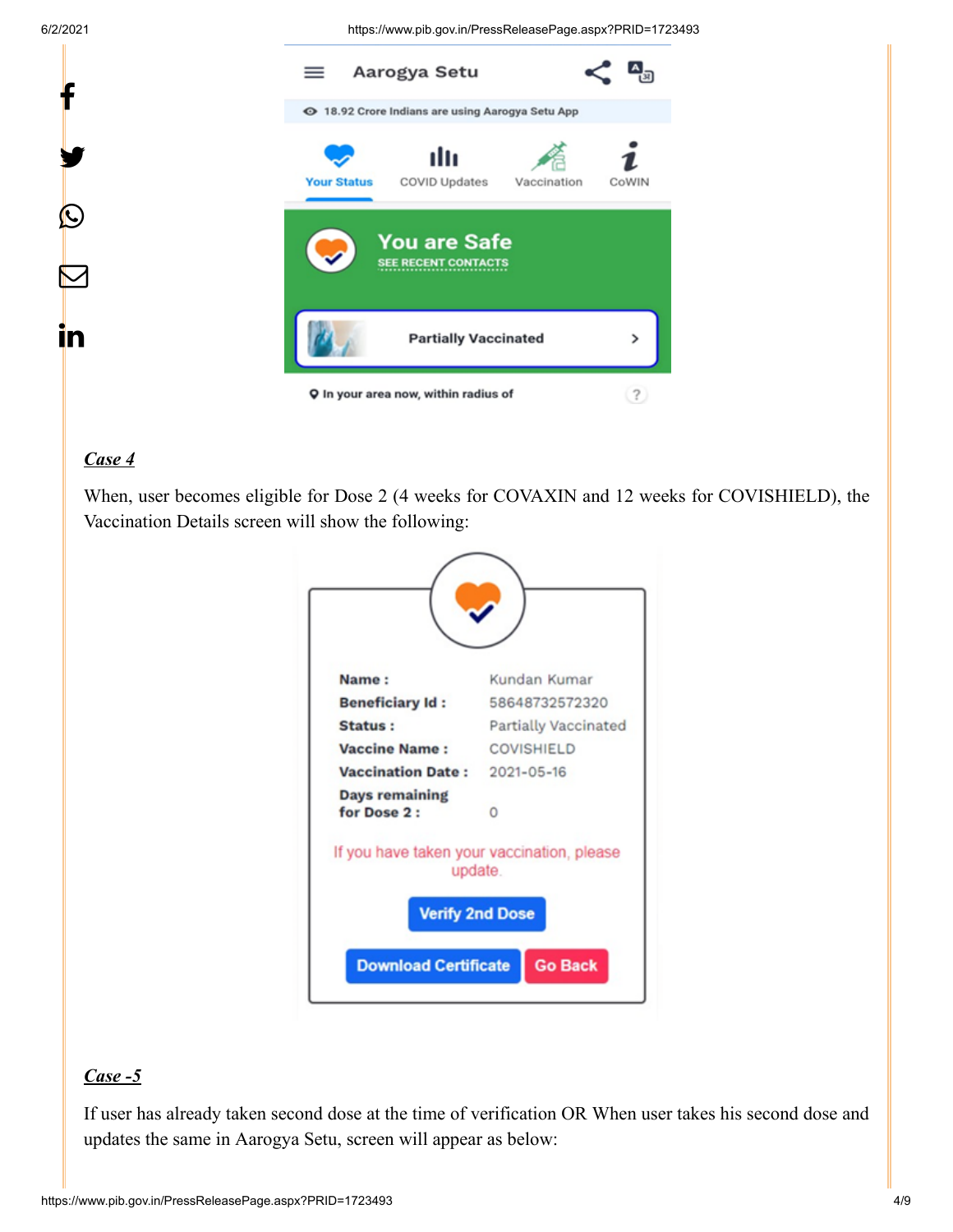6/2/2021 https://www.pib.gov.in/PressReleasePage.aspx?PRID=1723493



Vaccination Details will appear as below and user can download the certificate also:

| Name:                    | Seema khanna  |
|--------------------------|---------------|
| <b>Beneficiary Id:</b>   | 9140739259130 |
| Status:                  | Vaccinated    |
| Vaccine Name:            | COVISHIELD    |
| <b>Vaccination Date:</b> | 2021-05-15    |

#### **Case – 6:** *Final Status*

After 14 days of second dose of the vaccine, complete blue screen will appear and status will be as "**You are Vaccinated**".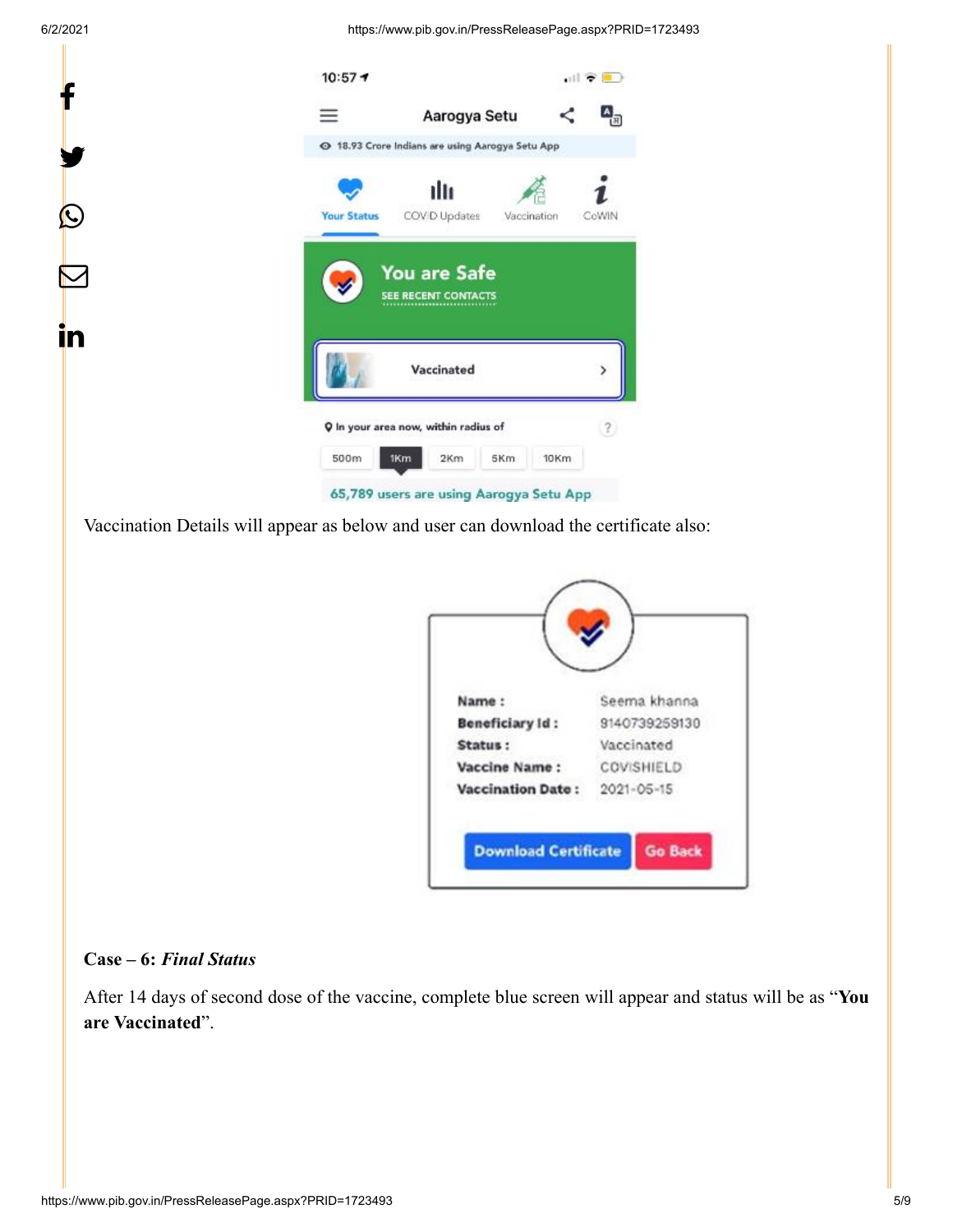6/2/2021 https://www.pib.gov.in/PressReleasePage.aspx?PRID=1723493



User can click on "View Details" and dowonload the final certificate:



#### *Vaccination Verification Flow*

For case 1 and case 2, to update or remove the "unverified" tab, User will need to validate his vaccination status from the COWIN platform and go through the COWIN OTP Flow for verification.

On clicking the tab **"Partially Vaccinated (unverified) / vaccinated (unverified)** ", following process will be followed: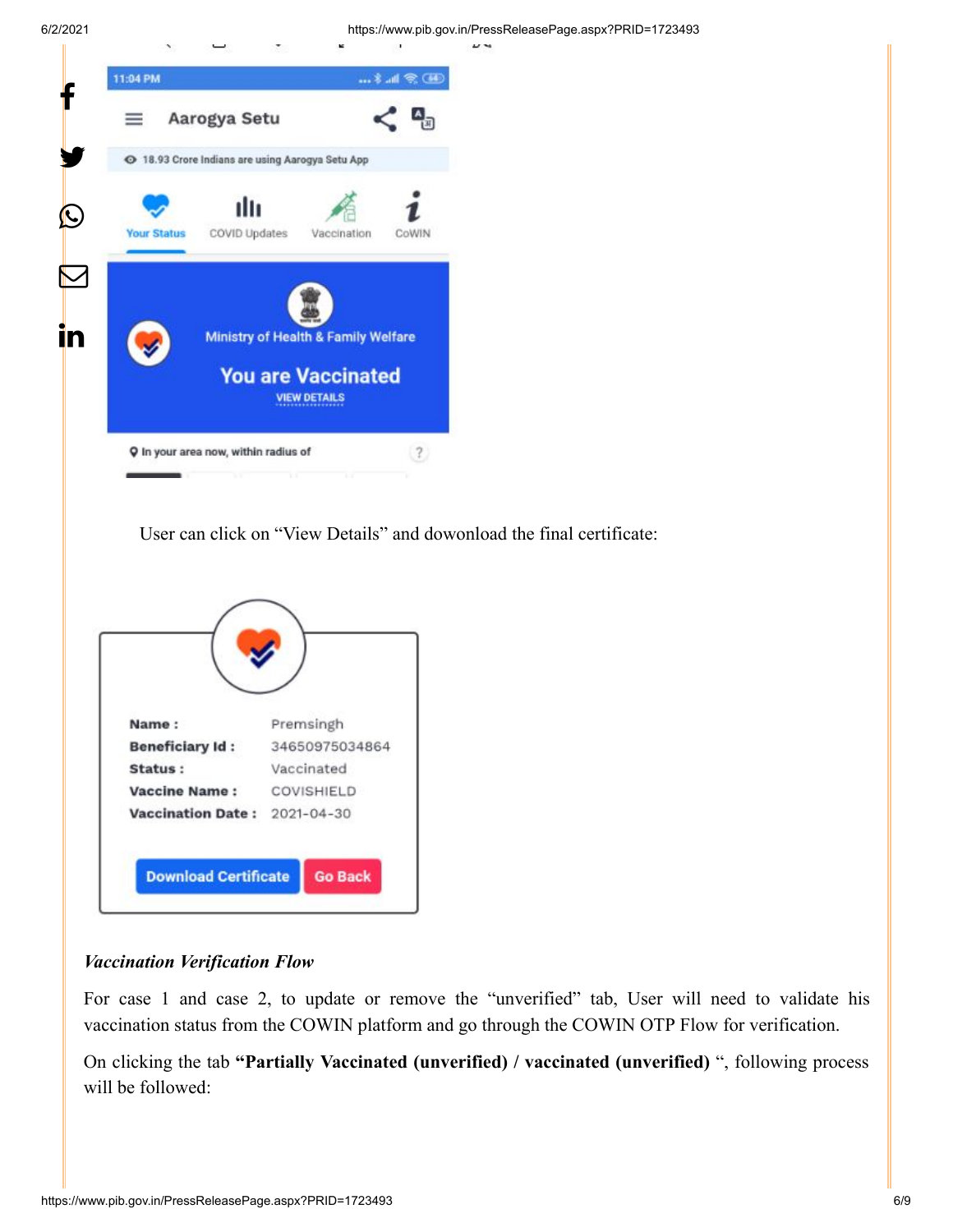y.

 $\boldsymbol{\mathcal{Q}}$ 

 $\bm{\nabla}$ 

<u>in</u>



minutes. OTP **GO BACK PROCEED TO VERIFY** You can request OTP Resend after 01:59 minutes!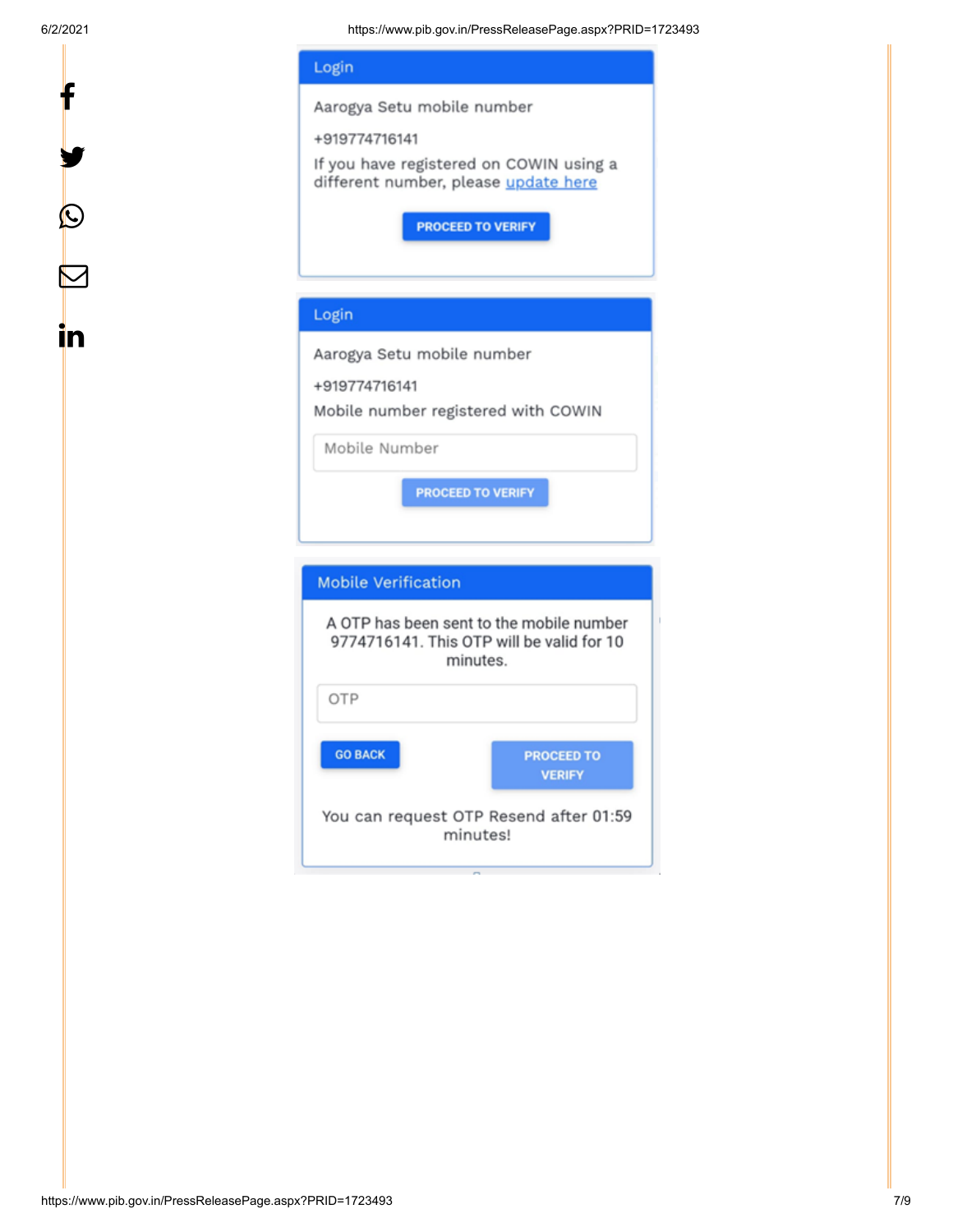y.

 $\bm{\mathcal{Q}}$ 

 $\bm{\nabla}$ 

in

| <b>Kundan Kumar</b>                                                                                   |                                                                                           |
|-------------------------------------------------------------------------------------------------------|-------------------------------------------------------------------------------------------|
| 58648732572320                                                                                        |                                                                                           |
| Male, 1982                                                                                            | Partially Vaccinated-COVISHIELD on                                                        |
| $16 - 05 - 2021$                                                                                      |                                                                                           |
| Please note that the selected Profile will                                                            |                                                                                           |
| be synced with your Aarogya Setu Profile<br>and your Name, Age and Vaccination                        |                                                                                           |
| Status will be updated on Aarogya Setu.                                                               |                                                                                           |
|                                                                                                       | Your session expires in 04:55                                                             |
|                                                                                                       |                                                                                           |
| <b>PROCEED</b>                                                                                        |                                                                                           |
| <b>CO-WIN HOME PAGE</b><br>Vaccinated Individuals linked with the<br><b>Mobile Number: 9774716141</b> | <b>LOGOUT</b>                                                                             |
| Name:                                                                                                 | Your Aarogya Setu profile will be updated<br>be reverted. Please confirm.<br>Kundan Kumar |
| <b>Beneficiary Id:</b>                                                                                | with the following details. Changes cannot<br>58648732572320                              |
| Gender:                                                                                               | Male                                                                                      |
| <b>Year of Birth:</b>                                                                                 | 1982                                                                                      |
| <b>Status:</b>                                                                                        | <b>Partially Vaccinated</b>                                                               |
| Vaccine:                                                                                              | <b>COVISHIELD</b>                                                                         |

Once, user clicks on "Confirm", the profile gets updated in Aarogya Setu and vaccination details are saved and the status changes to "Partially Vaccinated /Vaccinated "as the case maybe for each user. Partially vaccinated tab will be displayed for users who have taken only the first dose and Vaccinated will be for users who have taken both the doses.

# **How to update Vaccination Status of those registered on CoWIN with another number**